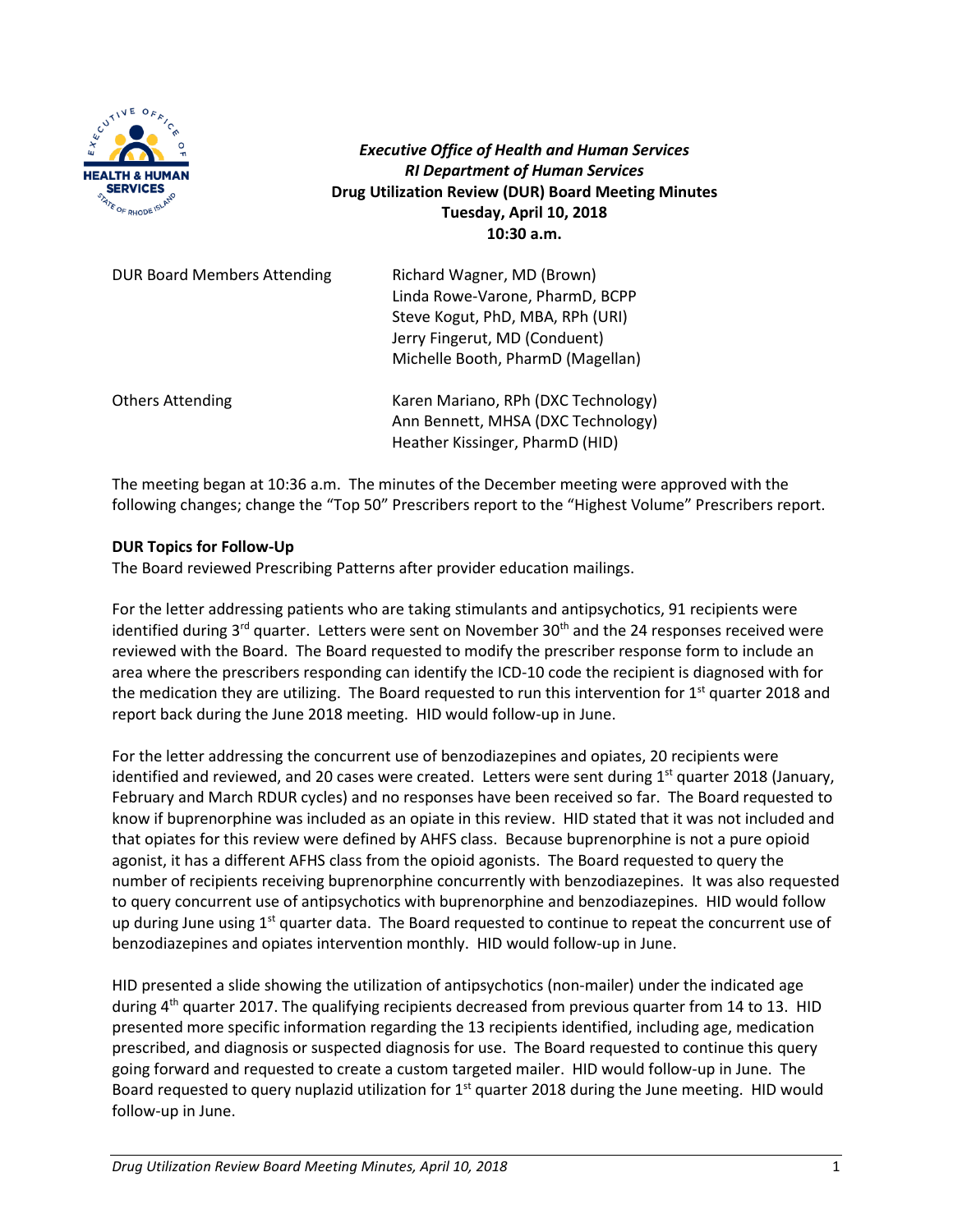For the letter addressing triple antipsychotics, 25 recipients were identified, 6 recipients were dismissed due to same drug, different strength, and same prescriber, and 19 recipient's prescribers received intervention letters. The Board requested that denominators of all recipients who received an antipsychotic be included for future meetings and to continue this intervention monthly. HID would follow-up in June.

HID reviewed a new criterion regarding concurrent use of stimulants and opiates that was activated after the December meeting. Review for this intervention occurred during the March 2018 RDUR cycle. 4 recipients were identified and their prescribers received intervention letters. The Board determined that the concurrent use of stimulants and opiates intervention did not need to be continued for next quarter.

HID presented information regarding use of codeine or tramadol in the pediatric population. Continued benchmarking and tracking of utilization was requested for  $4<sup>th</sup>$  quarter and the Board mentioned this information was very helpful. For the letter addressing the use of these agents in the pediatric population, 2 recipients were identified and reviewed, and 2 cases were created. Letters were sent during the March RDUR cycle and no responses had been received so far. During the previous meeting, the Board had requested to determine if these prescriptions were coming from emergency rooms. HID reported on the prescriber specialty of the 2 cases identified during the March review and the prescribers were not emergency room providers. The Board determined that the use of codeine or tramadol in the pediatric population intervention did not need to be continued for next quarter.

Outside of the 6 requested specialty mailing requests, HID presented information regarding 4 additional follow-up items; adherence to buprenorphine products, tetrabenazine utilization, OTC utilization, and folic acid utilization.

During the December meeting, the Board request to know how many recipients were identified by the buprenorphine nonadherence criteria. HID followed-up and reported that zero recipients were found to be non-adherent to buprenorphine products during  $4<sup>th</sup>$  quarter2017. The Board requested additional information regarding recipients who persisted with buprenorphine treatment and recipients who disengaged from treatment over a 6 month period. The Board requested to look at buprenorphine utilization between June 2017 and December 2017 and report on the number of recipients who remained on therapy consistently over those 6 months, and also report on the number of recipients who disengaged from therapy during those 6 months but remained enrolled in FFS. HID would follow-up in June.

During the December meeting, the Board request to know how many recipients during  $4<sup>th</sup>$  quarter received prescriptions for tetrabenazine. HID reported that zero recipients received prescriptions for tetrabenazine during 4<sup>th</sup> quarter. The Board requested to know if prescriptions filled at specialty pharmacies were identified in this query. DXC stated that if the specialty pharmacy was enrolled in the payer system, claims billed through them would be identified. The Board determined that general utilization of tetrabenazine did not need to be tracked for next quarter.

During the December meeting, the Board request to know the number of prescriptions filled for OTC medications during 4<sup>th</sup> quarter 2017. HID reported that 8,264 OTC prescriptions were filled for 3,644 unique recipients during 4<sup>th</sup> quarter. The Board determined that general utilization of OTC medications did not need to be tracked for next quarter.